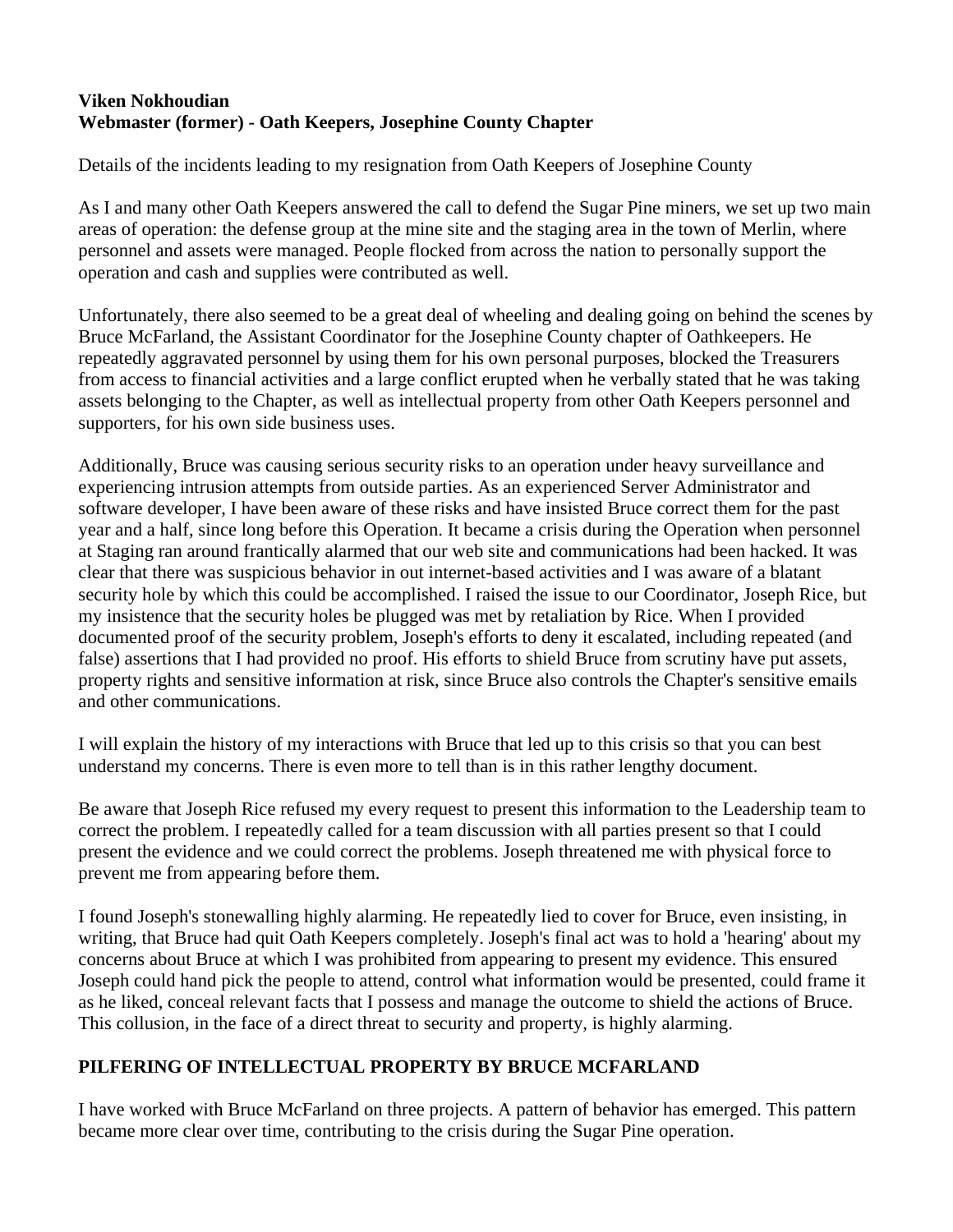### **1) Love to Grow**

With a grant from Josephine County, I was tasked with creating a website to demonstrate the potential for a project intended to teach life skills to people of all ages to help them stay out of trouble and improve their lives. After months of development, in which all members were shown demonstrations of progress, I called a website review meeting. Bruce McFarland angrily denounced the website and insisted we would have to completely redo it, also insisting that Google warns us not to use the Responsive design techniques I had implemented. After being supportive of the site for months, this was a sudden and bizarre reversal. His claim was blatantly false, since Google recommended and ultimately required Responsive design, as I demonstrated to the group in an email that evening.

I was curious as to why he had behaved so strangely regarding the site. Later, I discovered that he had stolen a copy of it to use for his own business purposes at http://itstheclimate.com I also found that he did not understand Responsive design and had done a poor job of trying to modify it for his own uses. That is the most likely reason he insisted we create a non-Responsive site, so that it would be easier for him to copy and use it for himself.

I sent Bruce and the rest of the group a polite email stating that before he takes assets from the group, he must get the group's permission (Exhibit A). Bruce's response was nasty, accusing and full of rambling falsehoods (Exhibit B). It was the reaction of someone caught in the act, though he ended it with an "I just wanna be best friends" kind of statement to manipulate perceptions. He also hastily pulled the site offline, since he had copied it without permission from the group and it constituted theft of taxpayer-funded, copyrighted work.

In his email response, Bruce tried to assert that I had given him permission to take the site, which was false. Bruce had called me one evening and mentioned his site, saying that he wanted to talk about it, then made himself unavailable for that talk. After a few days of Bruce not responding, and my embroilment in other work, I forgot about it until later. By evading me, Bruce ensured I did not have the opportunity to tell him personally how improper it was. His course of action was apparently pre-planned so that he could later claim I was aware of what he was doing, deflecting responsibility to me. It is a technique designed to get "implied consent" and framing someone else for the misdeed. This is relevant to his later actions during the Sugar Pine Mine operation.

### **2) Koapt**

Before I discovered the pilfered web site, Bruce enticed me to volunteer time on project he owned called Koapt. It was to be a copy of Facebook but supposedly more private. I worked for weeks to produce a video to attract funding for the project and, as the work went longer and longer, Bruce said that the Board of Directors were supportive my financial involvement in the project as well as my being paid to develop it at a generous rate. He said such things to inspire me to continue donating my time.

After about the fifth rewrite and reshoot, Bruce informed me that the Board wanted yet more changes. I told him that it was time for a Board meeting so I could ask them the relevant questions to finalize the video and so we could establish my involvement in the project. Bruce's demeanor changed. He assertively insisted that there would be NO board meeting and he was stopping all work on the project.

Bruce's reaction to my request for the meeting raised red flags. This is when I started to realize he was playing confidence games to get people to do things that he could gain from.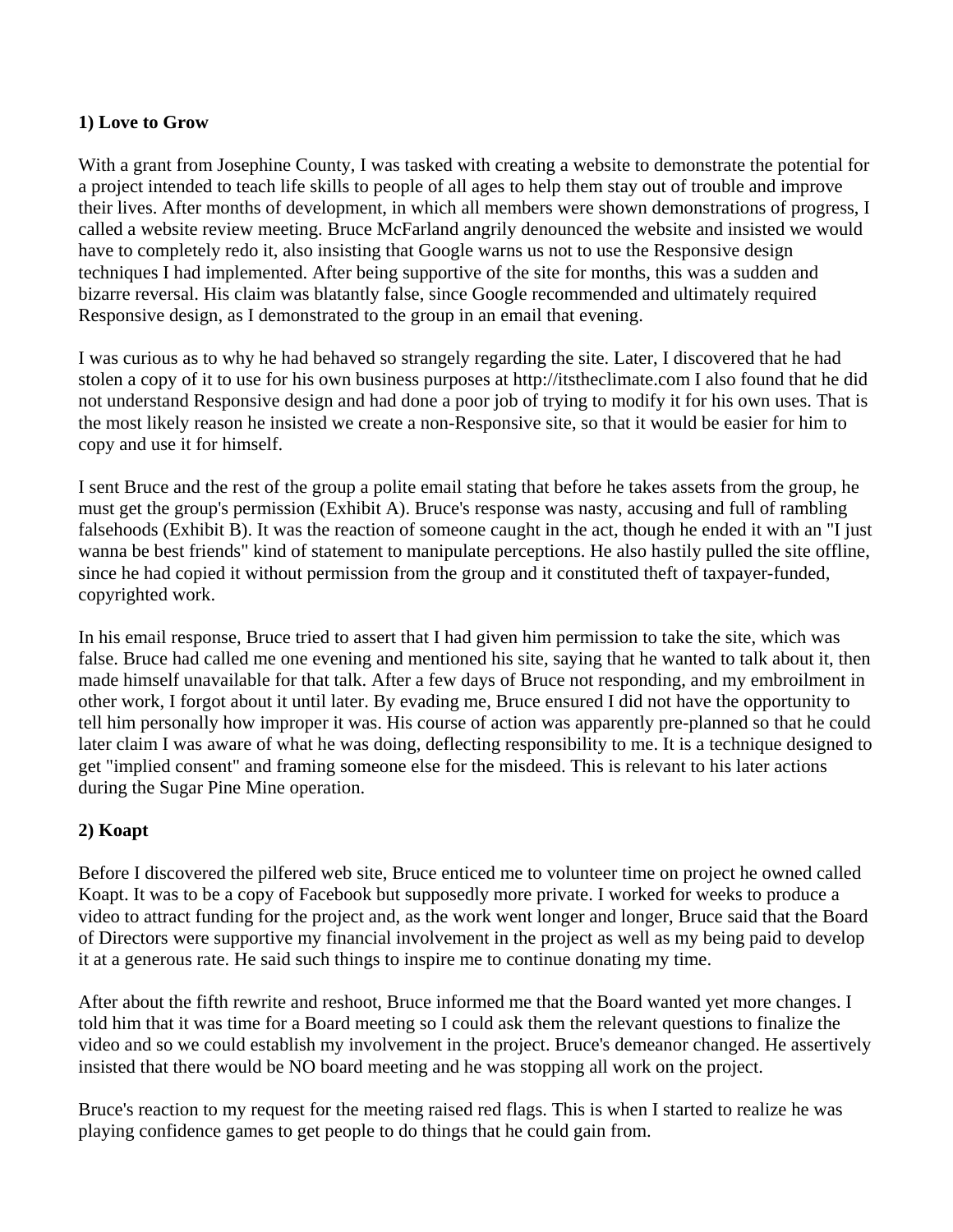I met with one of the Board of Directors, Roy Lindsay, who informed me that there had been no Board meetings. Bruce had been lying to me to keep me working on his project. He also said he had given Bruce \$10,000 that he could ill afford. Alarmed, I asked him what development work had been done. Roy informed me he had seen a Login Page. I let him know that Bruce had shown me a mock-up of a login page that had no functionality behind it. The bigger picture was beginning to form. I later learned that Bruce has personal leverage to keep Roy silent. As Bruce tried to do to me, he apparently got Roy to compromise himself, something Roy does not want certain other persons to know.

### **3) Oath Keepers of Josephine County**

I offered my decades of experience as a software and web developer to the Josephine County chapter of Oath Keepers, producing a site that meets modern design standards without using vulnerable back-end frameworks such as WordPress. This is key to securing the site against intruders who may introduce malware into its content.

The web site is hosted on a server run by Bruce McFarland, who has insisted to everyone that it is "secure". The server never was. I had insisted many times over the year and a half I was working for the Chapter that he secure the server. Bruce did not apparently understand server security issues and had left gaping holes such as plain-text FTP open, by which I had to connect to edit the site.

Even more alarming, I began to find copies of the Oath Keepers web site popping up in other locations, such as http://ke7yle.com (Bruce's ham radio call sign), http://solarandsecuritytint.com (a site owned by another Oath Keeper, controlled by Bruce) and others. It was clear that Bruce was again copying my work, hosted on his server, for his own outside business purposes. And he still wasn't very good at making them work properly. I sent Bruce an email and he hastily pulled down the sites I had found while apologizing. (EXHIBIT B) Caught in the act again.

There is one more site Bruce built using the original OK JoCo site, at http://sightingscentral.com/ I did not inform Bruce I had found it so, as of this writing, it is still up.

Bruce also entices local JoCo residents to host their personal, private emails on his server, telling them it is especially secure, when he does not plug the gaping security holes that any experienced Linux Administrator knows to plug when first setting it up.

The pattern had become clear - Bruce wanted websites hosted on his server, had even at times suggested features I should add to the Oath Keepers site, so that he could have privileged access to copy and use them for his own outside purposes. This raises concerns about security of the emails hosted on his server as well. It indicates a severe security threat, as the server owner is the one improperly accessing and making un-permitted use of the materials entrusted to his care.

In addition, Bruce was in the habit of registering other people's domain names to himself. Larry Cook, for example, does not own the domain name ( solarandsecuritytint.com ) for his business website. Bruce 'helped' Larry by registering it to Bruce. And Bruce will not allow me to create a website for Larry, something he controls by controlling the domain name. That is literally "claim jumping" a website that by all rights belongs to Larry. In a later email, Bruce complains about having thousands of dollars in domain hosting fees every year. That's a lot of domains. It's what we call, in our business, a "domain squatter".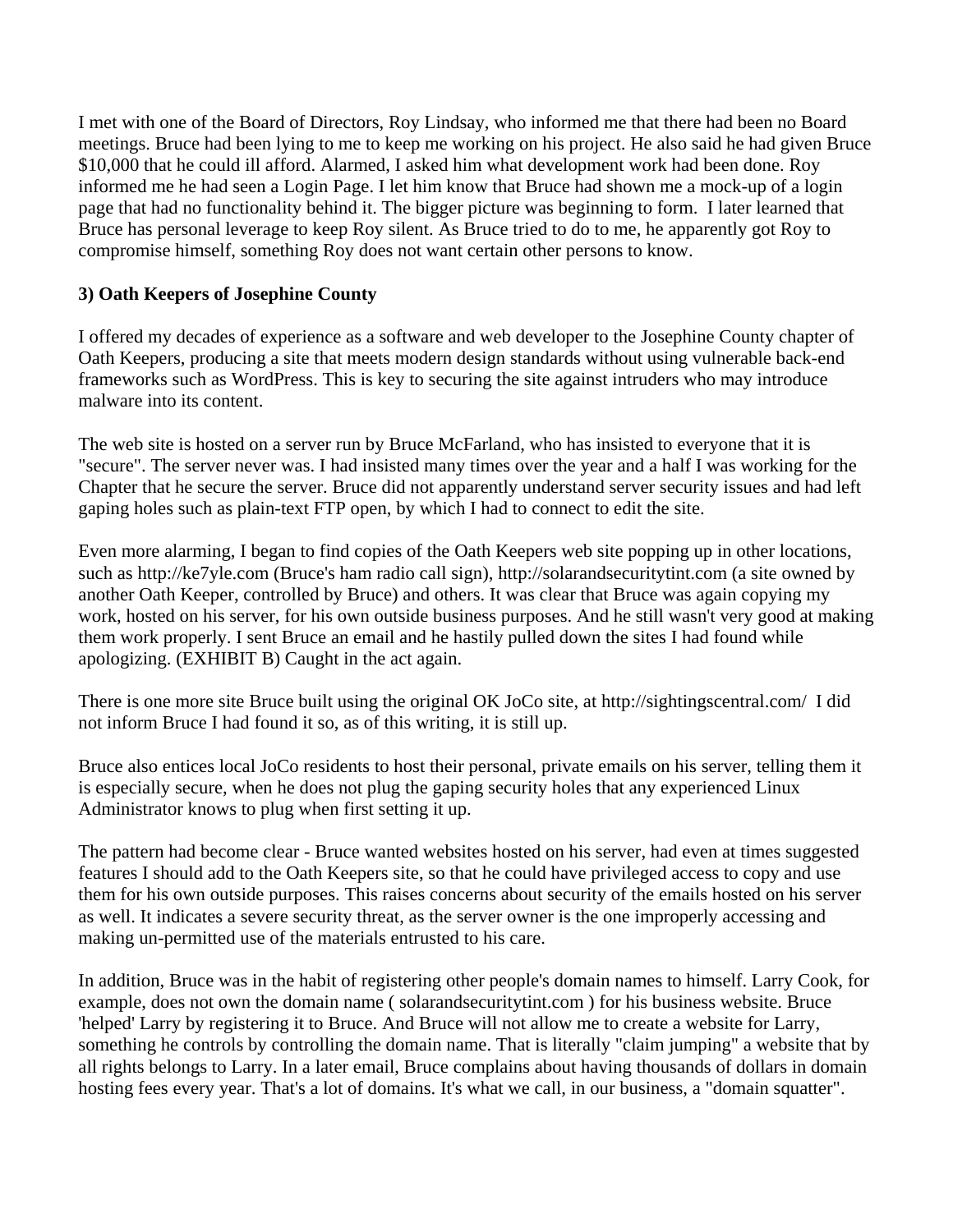Even on Bruce's Facebook page, one finds a heartbreaking plea or him to stop "squatting" a woman's sites that Bruce apparently took control of for himself.



This is EXTREMELY UNETHICAL behavior for people in our line of work. These character traits must be taken into consideration before entrusting such a person with highly sensitive access to information and communications during a security operation. However, Joseph Rice refused to examine the evidence even though I offered it long before the Sugar Pine operation began.

#### **4) Rescue Responder**

In December 2014, there was much talk about how to raise funds for the local Oath Keepers chapter. As a software developer, I have a patent pending system I am developing called Rescue Responder, an Early Warning System for people in crisis. I decided to bring it to Oath Keepers to allow the organization to become a partner in the project and benefit from the returns. At our last meeting in Dec. 2014, I explained to the chapter the nature of the project and my fundraising idea - that we go to National and have them put out the word. If we can get 300 Oath Keepers to donate \$50, the system will be up and running and begin generating revenue that I would share with both National and the local Chapter.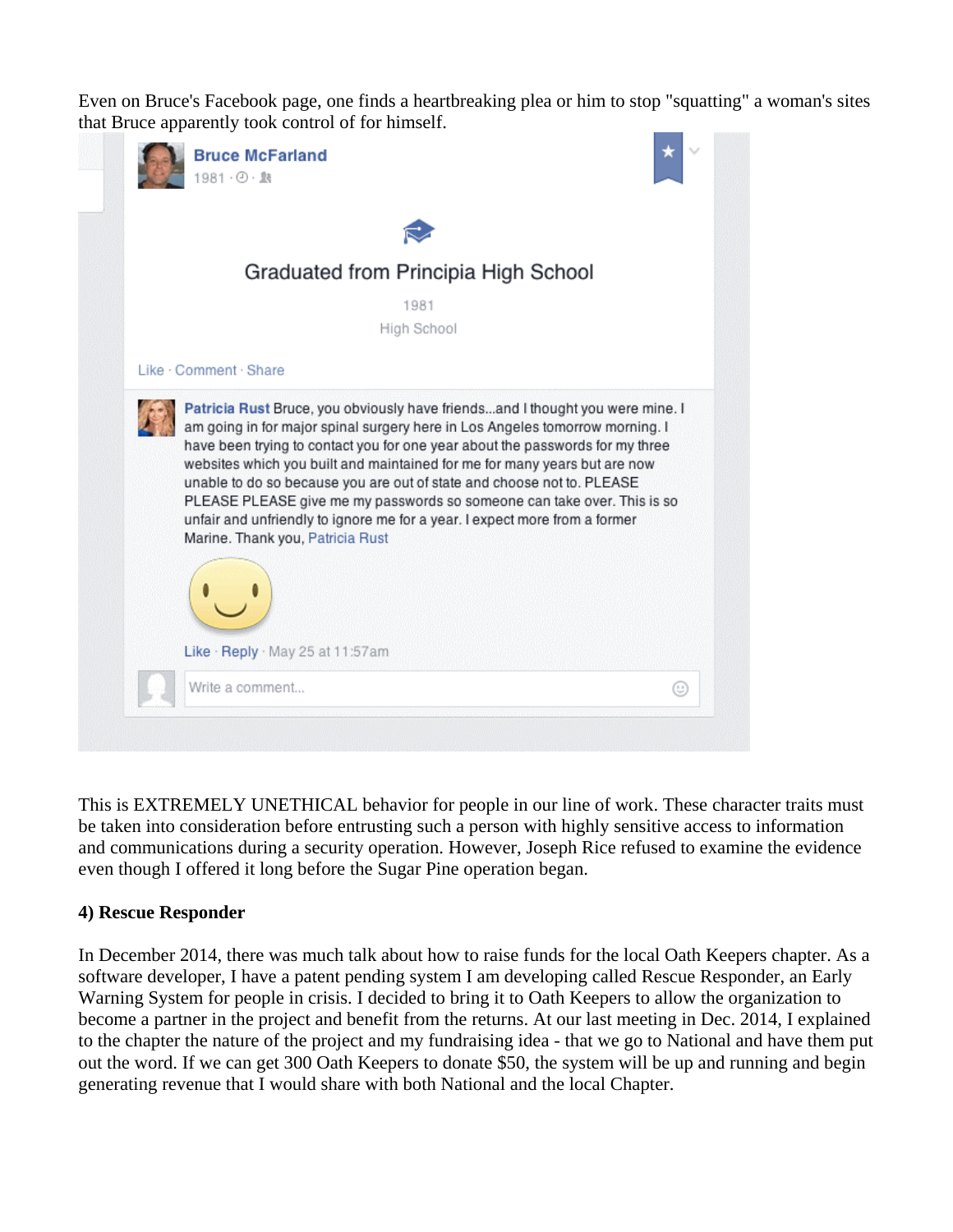Reactions were highly favorable. Jim walked up and handed me a \$50 on the spot. Joseph said he would get me in contact with National. Bruce's eyes lit up. I should have been alarmed by that.

After a couple of weeks of no action on the part of our leadership to put me in contact with National, I asked for another meeting at the Four Seasons restaurant. In attendance were myself, Joseph Rice, Bruce McFarland and Larry Cook. I again explained the project and the benefits. All they had to do is put me in contact with Stewart Rhodes and I would make it happen. Then, Bruce repeated the same behavior pattern I had seen at the Love to Grow meeting. He began angrily shouting over me, trying to disrupt the discussion, preventing me from answering Joseph's questions. He attempted to portray himself as the one to speak to about the project and how to get it done. At that point, I realized he was up to no good. One of my emails, dated 1/25/2015, details my concerns. (EXHIBIT C)

On a later date, in the parking lot of the KAJO radio station after we had been on the air with John Chambers, I explained the whole problem to Joseph. I explained Bruce's past behavior of pilfering websites for his own uses, of hijacking domain names belonging to other people's businesses, his behavior pattern related to the LTG website that was repeated at the Rescue Responder meeting, his making other people's money disappear. I told him I wanted to show him the evidence and help him realize Bruce was likely up to no good. Joseph's reaction was dismissive. He declined to look at evidence. He seemed to not want to know his Assistant Coordinator had a pattern of pilfering other people's stuff and violating the trust we put in him with server hosting. I was astonished.

### **5) Sugar Pine Mine Operation**

The two main areas of operation for the Sugar Pine Mine were the mine itself, an armed defensive camp, and the staging area where logistics, communications, video production and other activities were handled.

The warriors at the mine were isolated and did not see what was happening at the staging area. I became aware that there was increasing anger at Bruce for his sidestepping his duties as Assistant Coordinator and instead wheeling and dealing to create personal business opportunities out of the assets and activities of the operation.

As I sat editing video under pressure one day, a person from the Josephine County Oath Keepers came out of the PIO trailer, wandered by and mentioned in passing that Bruce McFarland was making a deal to sell him a copy of the Jo Co chapter web site, that they would be changing the chapter name and making other customizations for his Chapter's use. There went Bruce again, pilfering the work I had done to make himself side deals with it. I was working hard on a video and did not have the chance to immediately confront Bruce. He had left the staging area before I was finished.

A day or two later, and two days before the Logistics Coordinator and the Treasure both resigned, I received a late night call from Bruce. It went like this:

Bruce: "I am in contact with Stewart Rhodes and he is giving me fifteen thousand dollars to take our chapter website and make a template for the other chapters. I'm also rolling in Koapt and Rescue Responder."

Vik: "Wait a minute, you don't have permission to take my stuff. I told you to put me in contact with Stewart Rhodes."

Bruce: "Vik, Stewart told ME to make this happen. I'm doing it!"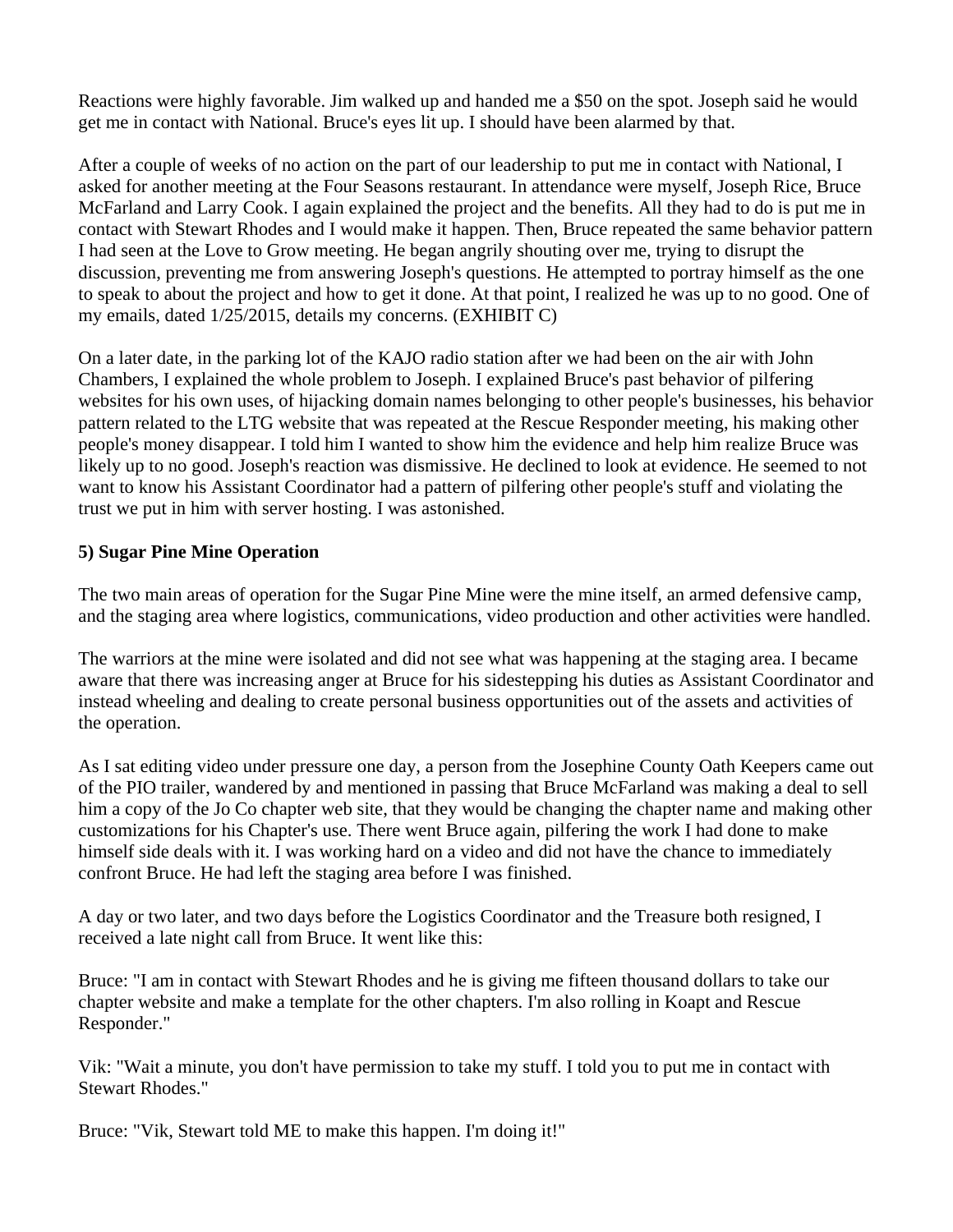Vik: "Stewart is not our chapter leader, Joseph is. You and I can't be having this conversation between us, Joseph needs to be in on it."

Bruce: (screaming) "That's IT! YOU'RE OUT!"

...

I interpreted that as his attempting to kick me out of the chapter, which I ignored. I informed Joseph of the call and Bruce's threatening demeanor towards myself and my property. Joseph was dismissive about it, insisting I should not take it seriously.

The next day, I informed Laurie Johansen, the other person on the patent for Rescue Responder. She refused to believe me, insisting Bruce is such a nice, helpful person there is no possible way he would be stealing our project. But at the next Oath Keepers meeting, she took the time to question Bruce and, to her astonishment, got confirmation of what he had said to me. Bruce also made a subtle threat against her to keep her quiet, which she can explain.

I reiterated my concerns to Joseph Rice, telling him that Bruce had told me outright he is threatening to steal intellectual property created by me and also belonging to another person, so he can pocket loot from Stewart Rhodes. I suggested the deal may not have been done yet but Bruce's call may only have been an attempt to get "implied consent", a strategy he had used before. I insisted that we have a small, immediate discussion with Rhodes, Bruce, Joseph, myself and Laurie to figure out whether it was even true, since Bruce lies when convenient to him. All I needed was confirmation from Rhodes that Bruce was lying, then we could drop the matter. I wanted Bruce to have the opportunity to give his side of the story in the face of the evidence. That is called DUE PROCESS.

Joseph's reaction was immediately defensive. He would not allow the conversation. I would not even be allowed to address the problem because, he insisted, we were in a crisis where bullets could be flying and people dying at any moment. There I was at Staging, where children were playing and Bruce was wheeling and dealing in the PIO trailer, realizing Joseph was using the 'crisis' excuse to block me from addressing Bruce's self-proclaimed theft of other people's stuff. He was clearly shielding Bruce's activities from scrutiny, just as the BLM was stonewalling to shield its own corrupt personnel.

I tried to keep the conversation about this limited to just Joseph Rice, Bruce, Laurie, Stewart Rhodes and myself. But, Bruce chose to email blast it to the entire leadership team, getting more and more people talking about it. Bruce's email defending his activities was half lies, half truth and a whole lot of spin. In it, he admitted to making a lucrative deal with Stewart Rhodes with the intellectual property I had created, that he would pocket the cash because he feels he "deserves it", that he would get other Oath Keepers to do further development work FOR FREE by calling it an "open source" project (while Bruce keeps the loot), that there would be kickback to the Chapter (confirming Joseph's financial interest). (EXHIBIT D)

I was horrified and disgusted that Bruce would admit profiteering from Oath Keepers' patriotism - even more so that Joseph Rice was helping him do it.

In his email, Bruce insists he deserves to pocket the money from National largely because of all the non-Oathkeepers stuff he is doing 'across the nation'. He confirms he is spending lots of money each year on domain registration fees (non-Oathkeepers). Domain squatting, a highly unethical practice, does have a cost.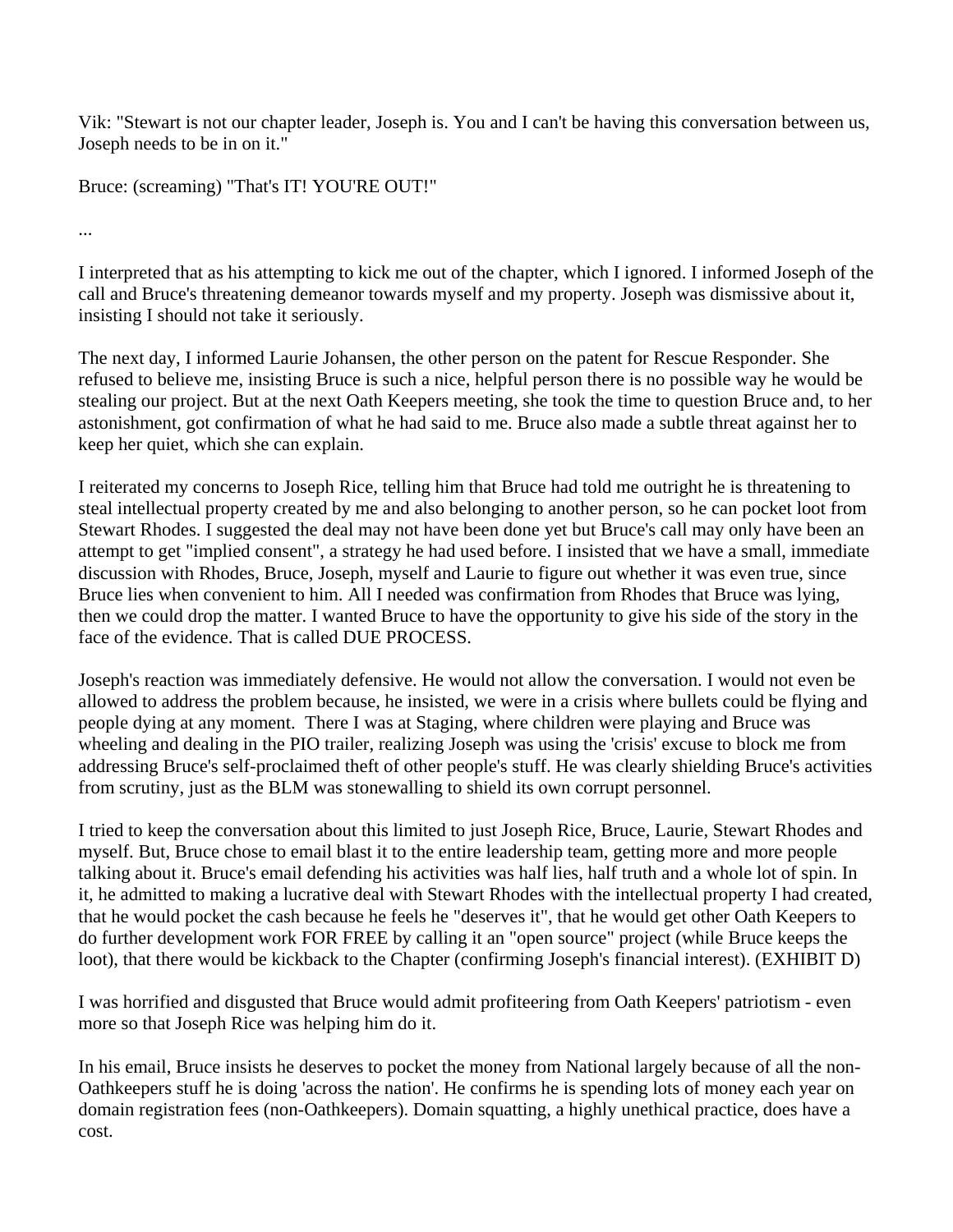Worse, in his email, Bruce claims he provides secure server hosting. HE NEVER DID. It is a lie designed to fool those who simply take his word for it. As a server administrator and programmer, I called him on it. (EXHIBIT E)

I also produced a detailed **PCI Scan Report** demonstrating the lack of security in our hosting arrangement. I sent this detailed report to Joseph Rice and I have kept a copy as evidence. Bruce immediately cut off my access to editing the website. In later emails, Joseph repeatedly insisted I had provided no evidence regarding the security problem, despite my directly sending to him the detailed security scan providing the list of holes. Joseph was lying to the Chapter leadership to cover for Bruce. The inadequate server security put our personnel, data and intel at great risk, since our communications were being actively monitored.

I insisted that the Leadership team get together to review this situation, as it constituted an immediate threat. Joseph tried to throw me off by telling me that Bruce had completely resigned from Oath Keepers, had nothing more to do with the Chapter and was leaving town. (EXHIBIT F)

Joseph's claim is proven false by Bruce's continued activities as Assistant coordinator. Joseph Rice lied again to shield Bruce and prevent the Leadership team from learning the danger Bruce poses to the operation. Using that claim, Joseph then tried to get me to take over email and web hosting, adding to my burdens while Bruce was out there apparently selling off my intellectual property. He refused to address the potential theft of property by Bruce while trying to dump Bruce's duties on me. Still willing to defend our people, I let Joseph know that the first step was to get ownership of his domain name from Bruce, otherwise there is nothing we can do to take control. That was the last I heard of it. At the time of this writing, Friday June 12 2015, Bruce McFarland still owns and controls OathKeepersJoCo.com

While I was at the Staging Area one day, the Associated Press reporter who had a stroke (Jeff Barnard) came to visit. He asked if he could personally thank the nurse, Maggie, who had cared for him while he was in distress. I shot some video of this visit. Joseph told the reporter that Maggie was not available. Strangely, Joseph intercepted Mr. Barnard at the gate and would not let him and his family come in to sit down. I did not realize until after he had left that Maggie was, in fact, at the staging area. There were hushed whispers about it and, at the time, I did not understand exactly what had happened or why Joseph had lied to the reporter.

Joseph then took the extreme step of suspending me from the local Oath Keepers chapter and banning me from coming to any Oath Keepers event. (EXHIBIT G) This was timed with the arrival of Stewart Rhodes in our county. Instead of taking advantage of the opportunity to have our ten minute conversation to get to the facts of the matter, Joseph Rice went to extremes to prevent it, threatening me with physical force should I appear at these events where Stewart Rhodes was in attendance.

Joseph Rice was that desperate to prevent a simple conversation in which we could come to an understanding about what Bruce was really doing. Later, speaking to the Treasurer who had previously resigned, as well as the new Treasurer who has also resigned, I came to realize there was a great deal more questionable activity going on that Joseph wished to conceal. They will provide their own accounts separately.

The argument about these activities, and my request for a simple ten-minute conversation with Stewart Rhodes, was CC'd to Stewart Rhodes. Jeff Ford was also included at some point. So, the Board of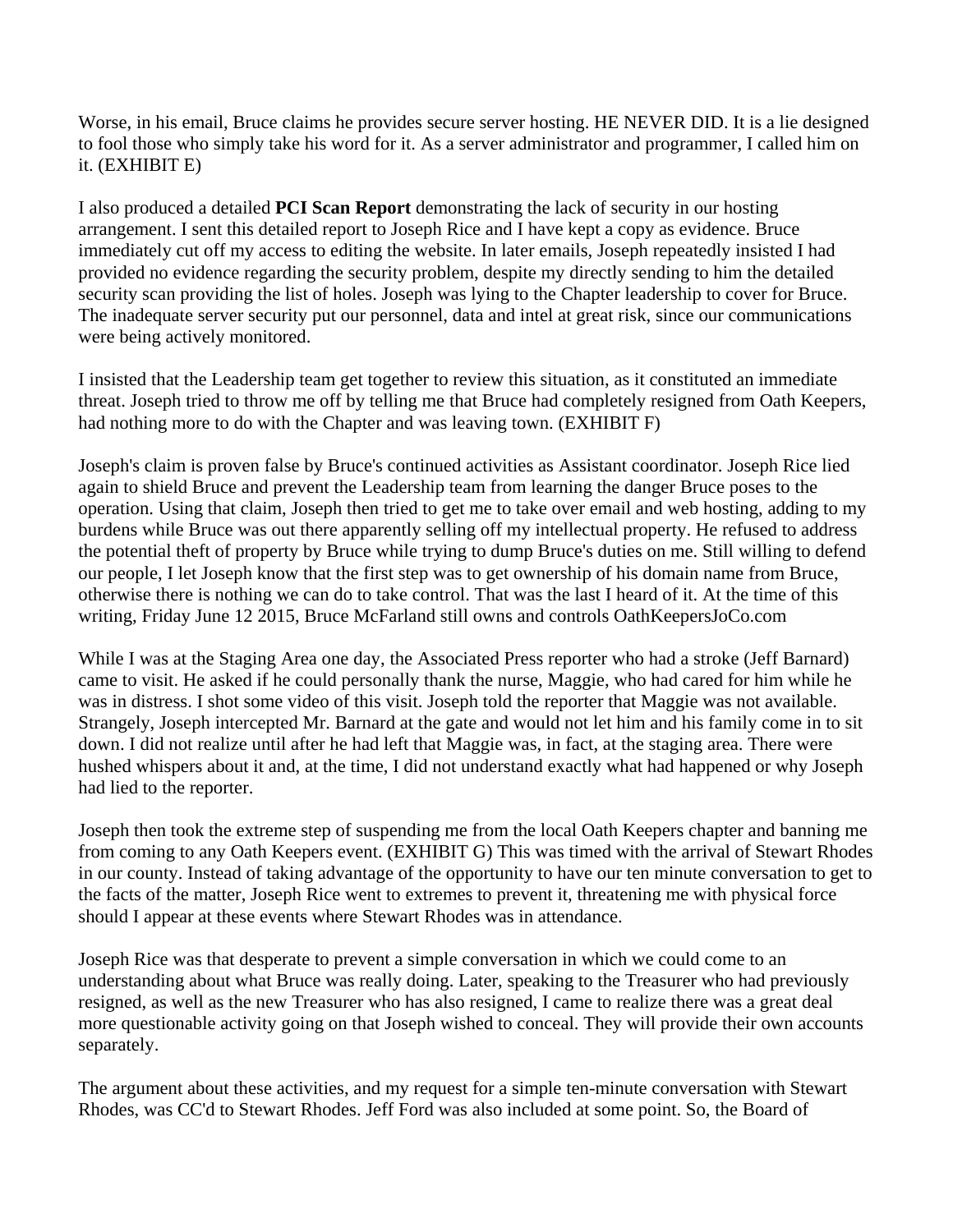Directors of Oath Keepers has been informed in writing of the alleged pilfering of property as well as the security problems at the Operation that Joseph prevented me from addressing.

Their response was silence. Non-response. Same as the BLM gave to the miners who were trying to defend their property rights and address their security issues.

- Our Chapter leadership and Oath Keepers National have stonewalled the Oath Keepers members whose property rights were under threat.
- The threat came from the Assistant Coordinator, Bruce McFarland, who leveraged his position, privilege and access to make personally lucrative deals with property belonging to others.
- When the Oath Keepers members and supporters who were wrong by Bruce demanded Due Process, a meeting with all involved parties to address the issue, Joseph Rice refused. He insisted there would be no meeting until weeks later. This ensured Bruce could accomplish his acts and the deeds would be done.
- Joseph Rice has lied and shielded the Assistant Coordinator of the Josephine County Chapter from scrutiny despite concerns about his pilfering other people's property and putting the operation at risk.

Joseph Rice finally stated in email that he will allow a Leadership team meeting about these issues, weeks after the mine operation shut down, but that I would NOT be allowed to present my evidence or witnesses regarding the actions of Bruce McFarland. He stated that because Bruce McFarland had resigned from Oath Keepers, his actions were no longer a concern to the organization. He insisted on making me the target of his "investigation" by only reviewing the emails in which we argued about the problem. (EXHIBIT H)

Joseph Rice arranged a star chamber tribunal subject to his will alone, denying the plaintiffs the opportunity to present their evidence and make their case. He has refused to allow us Due Process to address our concerns and instead crafted a mock trial in which he chose the attendees, he hand-picked the emails to present and he framed the presentation to favor the outcome he wished, attacking us ( while prohibiting us from attending ) for seeking redress of grievances. He ensured Bruce McFarland was in attendance, despite his claim that Bruce had resigned, while denying me the opportunity to attend. That is an abomination to any American who actually believes in the principles behind our Oath.

That is why I resigned from Oath Keepers of Josephine County.

Joseph Rice arranged an outcome to smear the character of the plaintiffs who had first requested Due Process. He has stated that he will use his carefully arranged 'conclusions' to recommend Oath Keepers National bar the plaintiff (s) from the organization entirely.

I am, and always shall be, an Oath Keeper. However, I will only stand shoulder to shoulder with other men of honor who actually live up to that "Sacred Honor" that we pledged. We have many good people in this Chapter - but the Coordinator and Assistant Coordinator have compromised the oath we swore and the principles of the Organization.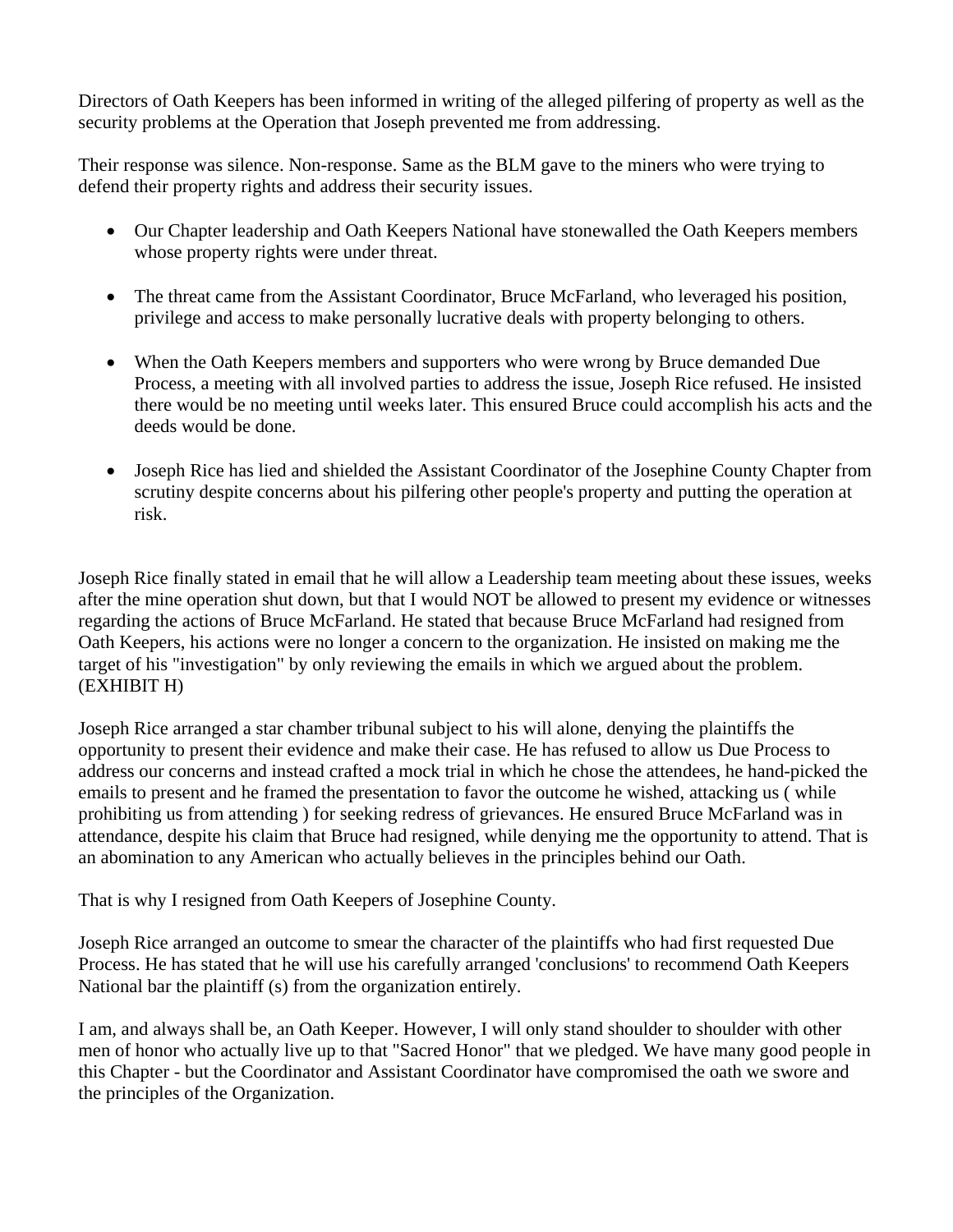In Service to Truth - Viken Nokhoudian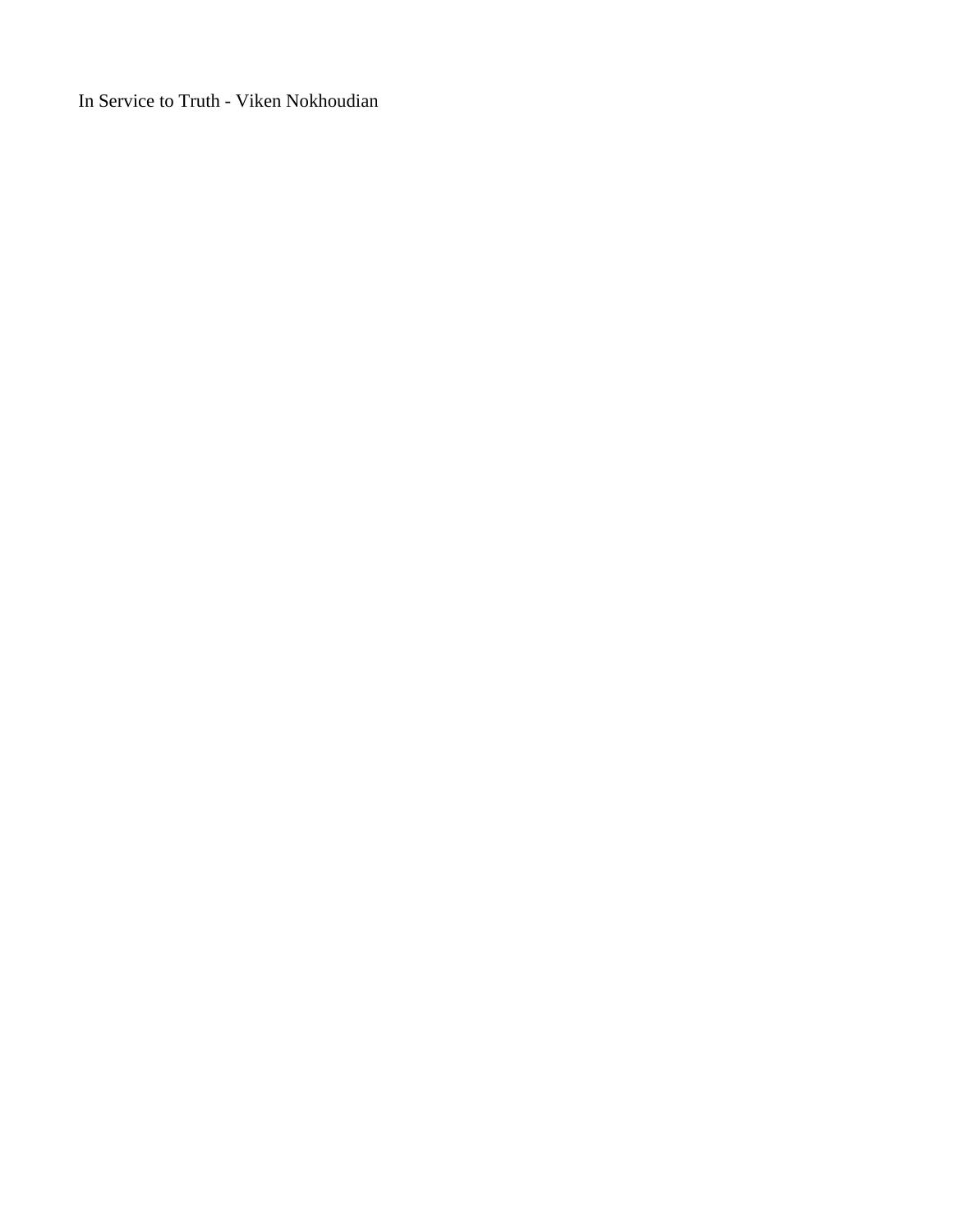# **EXHIBIT A**

My email to the Love to Grow group regarding Bruce taking a copy of the website

-------- Forwarded Message --------

**Subject:** LTG Website re-use for other purposes

**Date:** Sat, 24 Jan 2015 19:54:25 -0800

**From:** Viken Nokhoudian <vikman@silcom.com>

**To:** John Chambers <john@musack.com>, Bruce McFarland <bruce@koapt.com>, Steph Parsons <steph@lovetogrow.org>, Roy Lindsay <roy@rcl-ventures.com>

I am writing to address a situation regarding the LTG web site.

I created this particular site design for the LTG project. It is rather distinctive in appearance, in its Responsive functionality and uses a menu system that I paid a license fee for use in my own web projects.

#### http://stage4.divisionsix.com/

Currently, Bruce has made a copy of the LTG site for his own business use, changing some of the content but maintaining the basic look and feel. His copy also implements my licensed menu system.

https://www.itstheclimate.com/

I do not believe this is an appropriate re-use of the work I put into the LTG project and its copyrighted web design. I suppose what further bothers me about it is that, at our last meeting in which I attempted a site review so the group could polish up the LTG site, Bruce jumped in and shouted me down, insisting we would have to scrap the site and that Google recommends against responsive design, which was simply not true. To first disparage the site work then take a copy of it for another business application is, I believe, inappropriate.

It should be a decision of the LTG group whether we want other private enterprises to make use of the system that we both paid for and donated time to create.

I am happy to do other web projects for hire or will donate my time if appropriate, if anyone wants a clean, professional, responsive site.

- V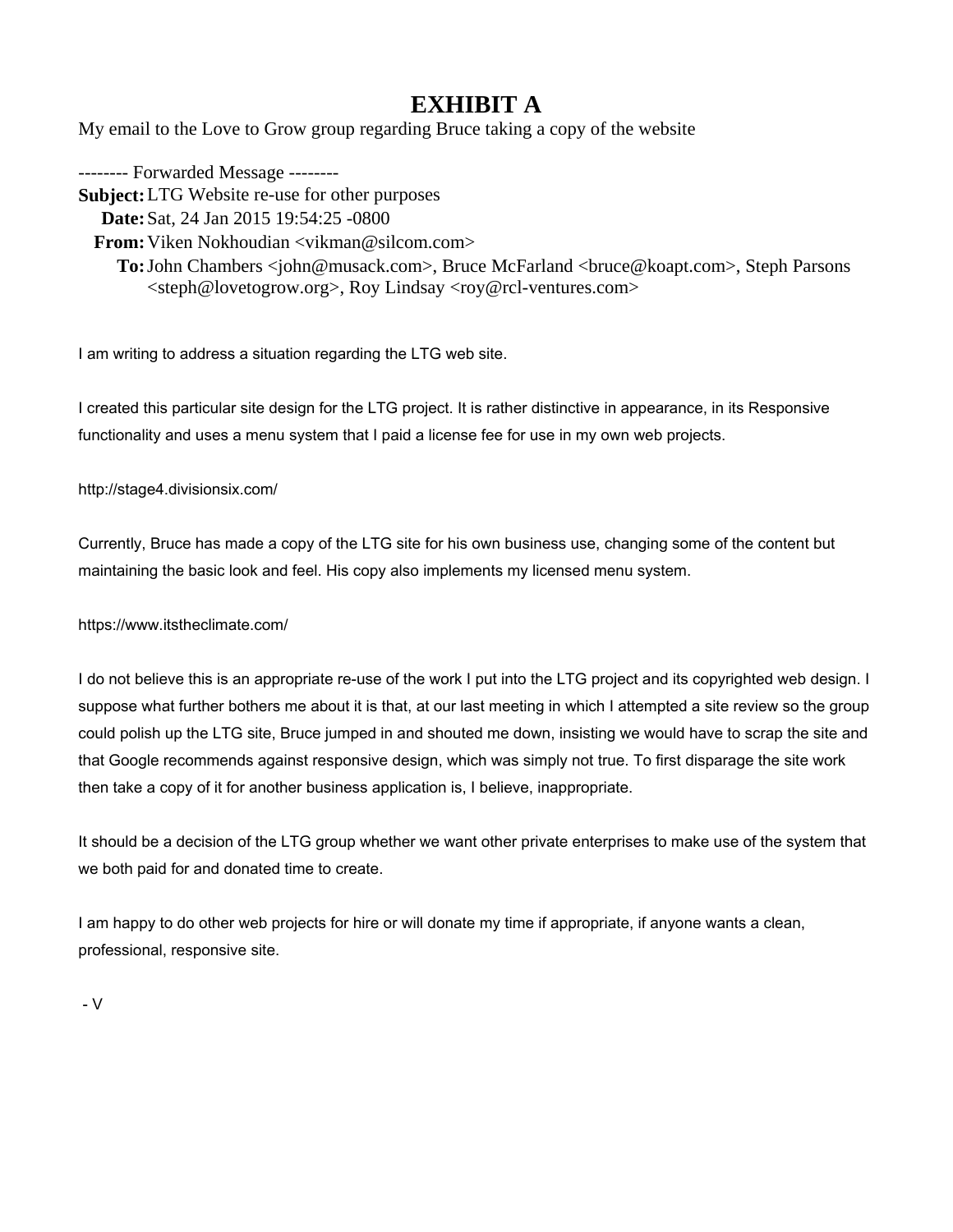# **EXHIBIT B**

Bruce's response to being 'outed' for taking the Love To Grow site.

**Subject:** Re: LTG Website re-use for other purposes

**Date:** Sun, 25 Jan 2015 12:14:29 -0800

**From:** Bruce McFarland <br/> <br/> <br/> <br/> <br/> <br/> <br/> <br/> <br/> <br/> <br/><br/> $\frac{1}{2}$ 

**To:** Viken Nokhoudian <vikman@silcom.com>

**CC:** John Chambers <john@musack.com>, Steph Parsons <steph@lovetogrow.org>, Roy Lindsay <roy@rcl-ventures.com>

Vik and everyone else…

To start off with I apologize to all for using your site design especially in light of asking permission before pillaging it and you granting permission. I had asked to borrow it for a starting point and quick launch to the itstheclimate.com site.

I will change out the itstehcliamte.com site and ensure that I do not use your licensed menu system or any of the code I used as a template to build the initial site… which I would have been more than happy to buy my own license knowing that I needed to.

To address the issue of appropriate behavior… I think it would have been much smarter for you to have come to me directly instead of including the full LTG group to air the laundry… but now that you have here is what I have observed over the time we have been friends.

I would categorize you as extremely passive aggressive in your behavior and here is why I say that.

With Alex who had been a long time friend... who you full well know best for his previous life of heavy drug use… you welcomed him into your home knowing what his background had been.. I commend you for that… you started a project with him for which you blame the failure on him.

Next is your estrangement of Laurie and Paul… who in my last meeting with them are still trying to figure out what happened between you… I do agree you and Laurie had a strange friendship… but I do not accept the fact that Laurie has poisoned your ability to have a local relationship… I never observed any of the odd behaviors you said occurred… and have spent plenty of time around you an Laurie together… in fact with talks with Laurie one-on-one and with Paul they have made it clear that they would like to see you in a steady relationship. On top of that you had mentioned that Laurie had invested in to your "Rescue Responder" project… which she was happy to do… and then you, I believe purposely caused a rift to separate yourself from her. This is what I would refer to a typical business move to hostly take over a business deal. I have observed such actions and have been taken advantage of this type of action in the past. This was textbook move on your part.

Those are my observations… and my personal assessment.

I do not want this to create a rift between us… I value our friendship… you have many great qualities and talents and I admire your integrity and your wealth of knowledge. When our friendship ends it will be my loss… be it here or the future with one of us passing.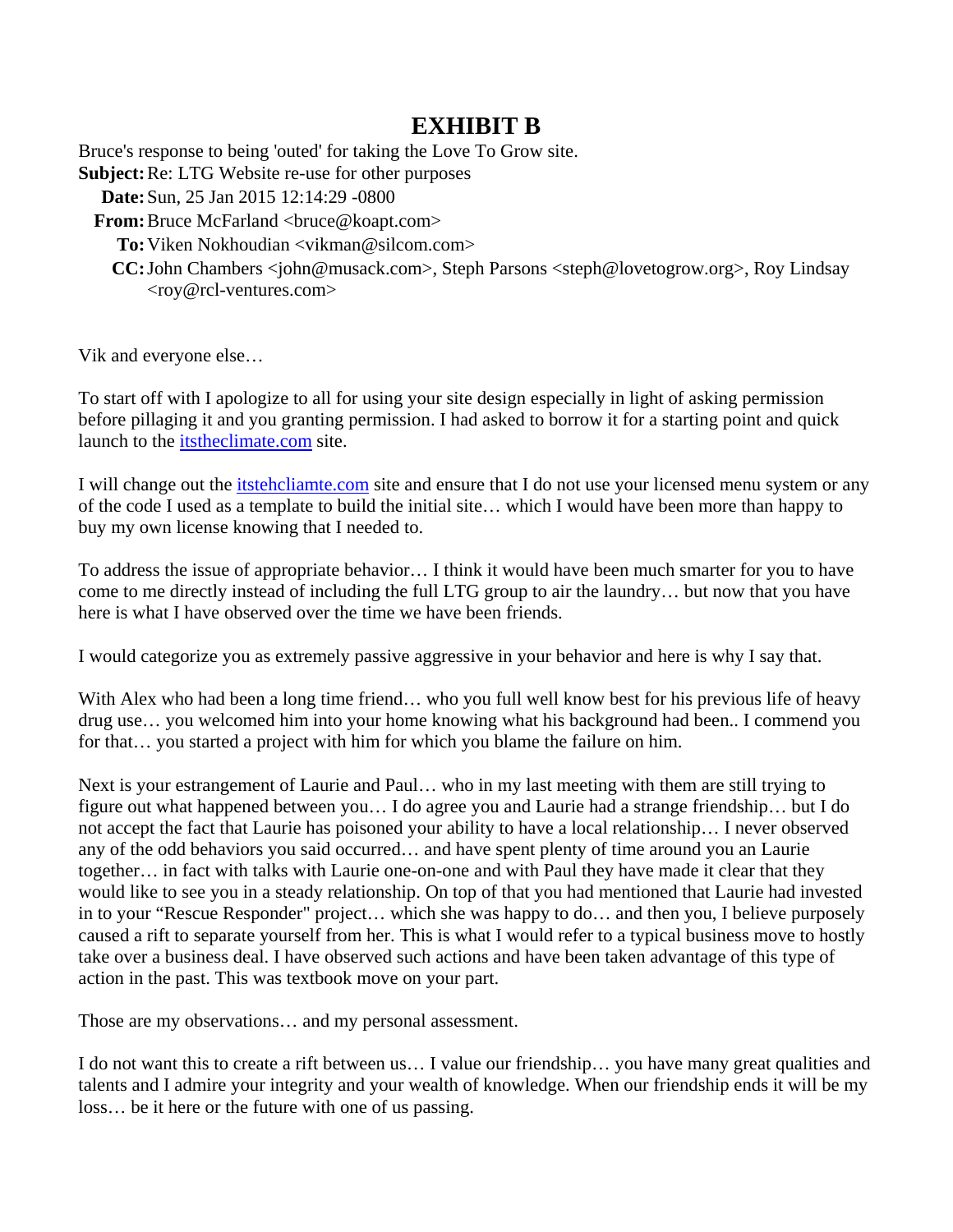# EXHIBIT C

**Subject:** Not Kosher **Date:** Thu, 30 Apr 2015 00:10:17 -0700 **From:** Viken Nokhoudian <vikman@silcom.com> **To:** bruce@ke7yle.com

Bruce, I did explain that it's not okay to be 'borrowing' my site work and the menu system that I licensed for use in my own web projects. If you want to use my stuff in your own projects, it would be proper to ask. That's what we do if we're acting in good faith - we ask permission.

This is not kosher.

http://ke7yle.com/contact.php

Neither is this.

http://solarandsecuritytint.com/

The Oath Keepers site structure and menu system is for the Oath Keepers project only. It's not 'Copyright Bruce McFarland' for your own projects. It's 'Copyright Oath Keepers of Josephine County'.

You once mocked Microsoft for taking someone else's code and co-opting it for their own use, not even changing the comments. Well, you're doing the same.

- V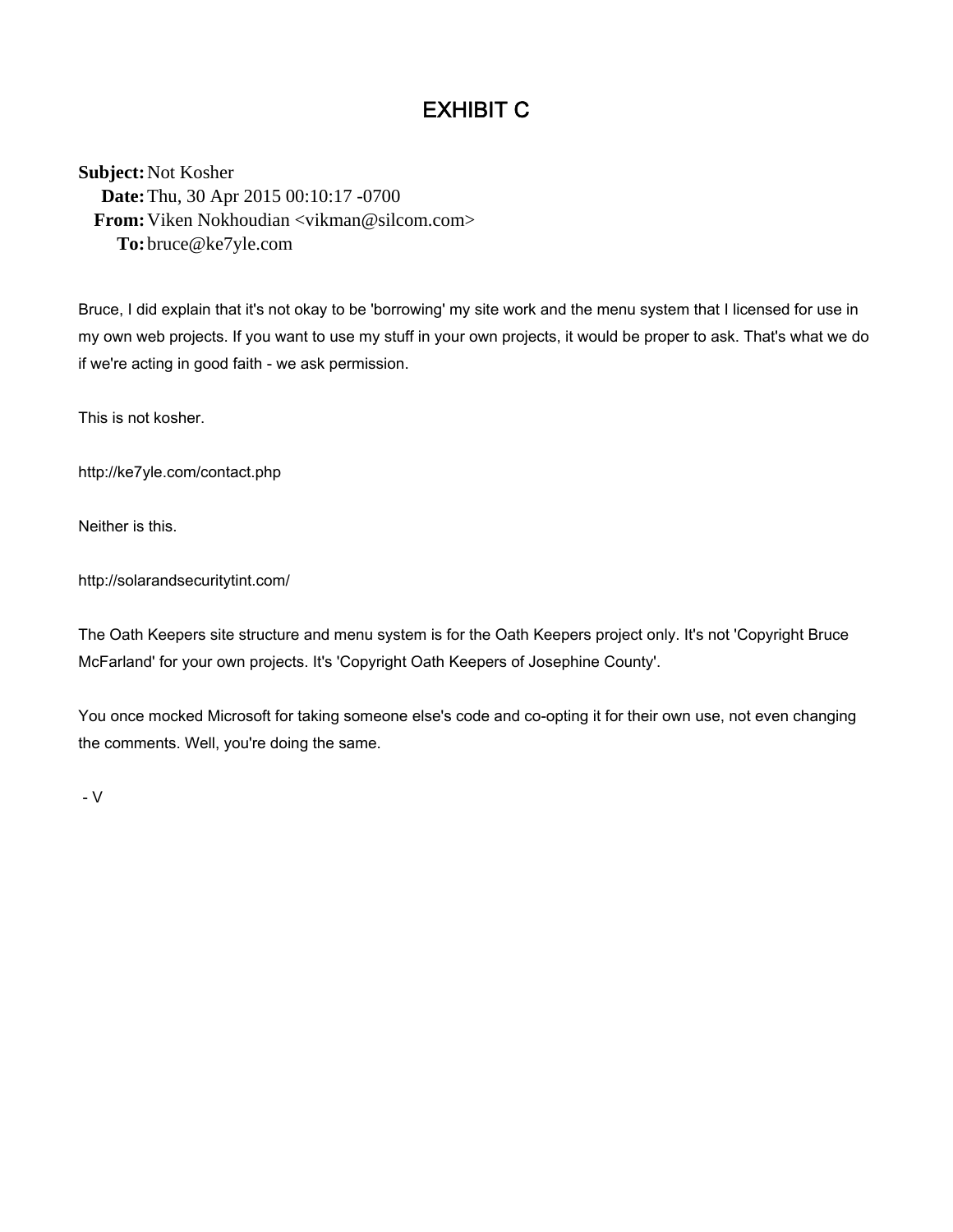# EXHIBIT D

My concerns about Bruce's behavior pattern, indicating he might be trying to steal Rescue Responder

**Subject:** Re: LTG Website re-use for other purposes

**Date:** Sun, 25 Jan 2015 13:52:27 -0800

**From:** Viken Nokhoudian <vikman@silcom.com>

**To:** Bruce McFarland <bruce@koapt.com>

**CC:** John Chambers <john@musack.com>, Steph Parsons <steph@lovetogrow.org>, Roy Lindsay <roy@rcl-ventures.com>

On 1/25/2015 12:14 PM, Bruce McFarland wrote:

I would categorize you as extremely passive aggressive in your behavior and here is why I say that.

Strange, I had thought the same of you. On two separate occasions, when I was attempting to engage a group in a technical discussion of a system I was developing, you jumped in and began shouting me down, disrupting the conversation and preventing me from engaging the group in the planned activity.

The first time was with LTG, when I attempted to hold a meeting to clean up the web site for Stephanie to use it for fund raising, so she could at least have something to show as she solicits funds for the non-profit filing. You angrily shouted me down and insisted we do not need a web site, that we would be scrapping the existing one. You assaulted my technical knowledge of web development and insisted Google recommends against the Responsive methodology I was employing. That's why I sent the email later demonstrating that Google supports my methodology.

You had also rather forcefully insisted that it would be easy for you to bring in huge amounts of funding from the Ford Foundation and we would not even need a web site, again shouting over me as I tried to get the team to simply review the site and make it presentable. I ended up doing that on the side with Stephanie, later.

In short, you insisted to the group that I do not know what I'm doing, that YOU are in a position to dictate the web development. At the same time, you were stating a whole lot of falsehoods on the technical issues. Meanwhile, I have not seen any reports of progress on funding the project.

The second time was a recent meeting in which I attempted to to discuss the Rescue Responder project with the Oath Keepers leadership. Joe asked me for technical information and, once again, you began shouting over me and asserting that I don't know what I'm doing, rather flippantly insisting you could just send an iOS developer the design for the app and get back a finished product. It might sound good to those without technical knowledge but it's not how a server-controlled app is developed. Once again, you assaulted my technical knowledge in a field where I am the experienced developer and you are not.

Your implementation of the LTG website for your ItsTheClimate business demonstrates that, as well. It's got some problems. You had first shown it to me about two months ago and you asked to meet with me to go through it. Unfortunately, that meeting never happened and I forgot about it. I was only recently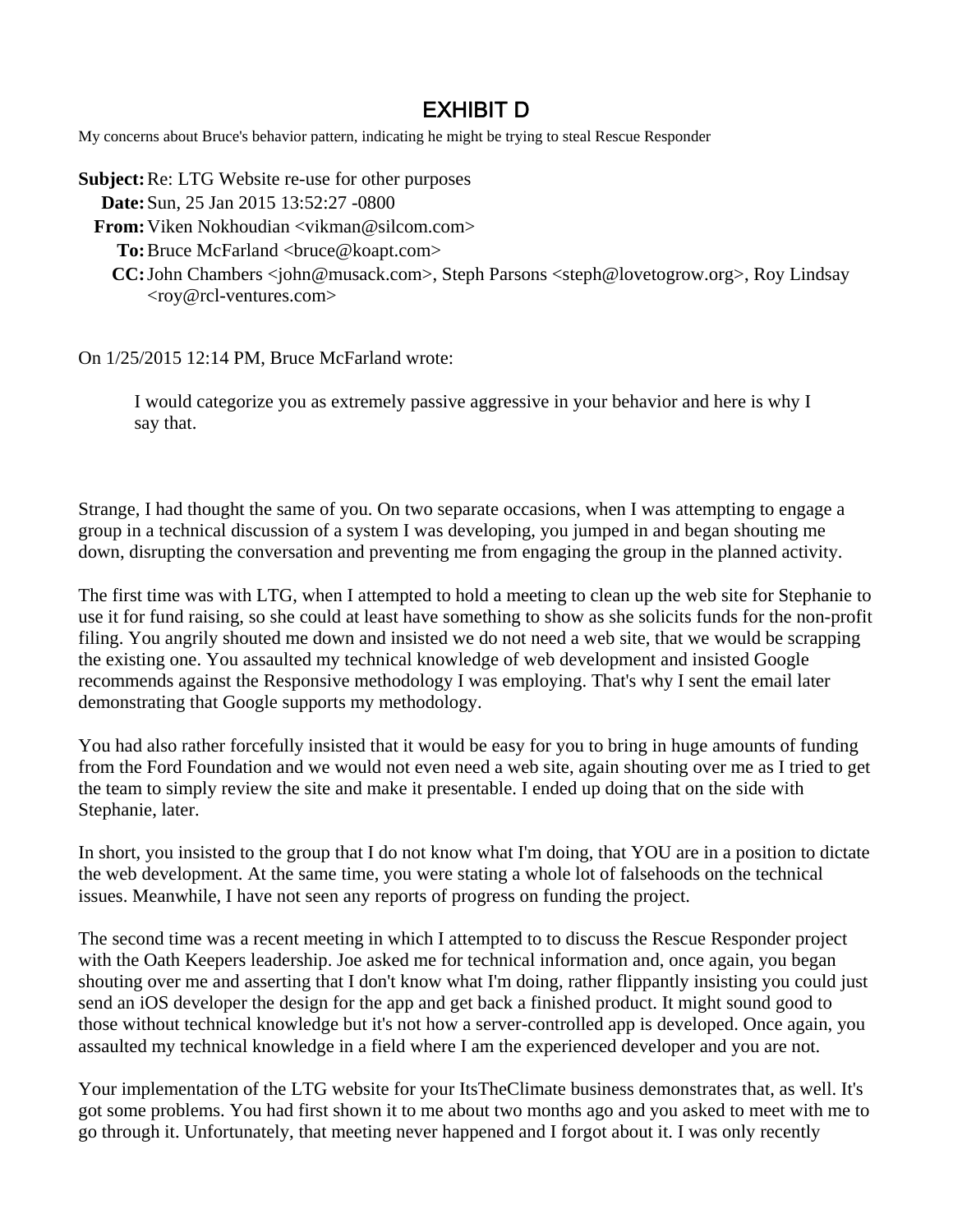reminded of the issue by announcements about the ItsTheClimate.com business. I had planned to discuss at our meeting the fact that it was probably not a good idea to be re-using the LTG work for your own profit-making enterprise, while making it 'yours' with the copyright, that in a collaborative effort and with my help something could be arranged.

I was particularly troubled that, after trashing my knowledge and skills in front of our group, you would be making copies of my work for your own uses and copyrighting it under your own business name. That got me thinking about your trashing of my knowledge and skills in front of the Oath Keepers leadership when discussing Rescue Responder. Frankly, it's worrisome.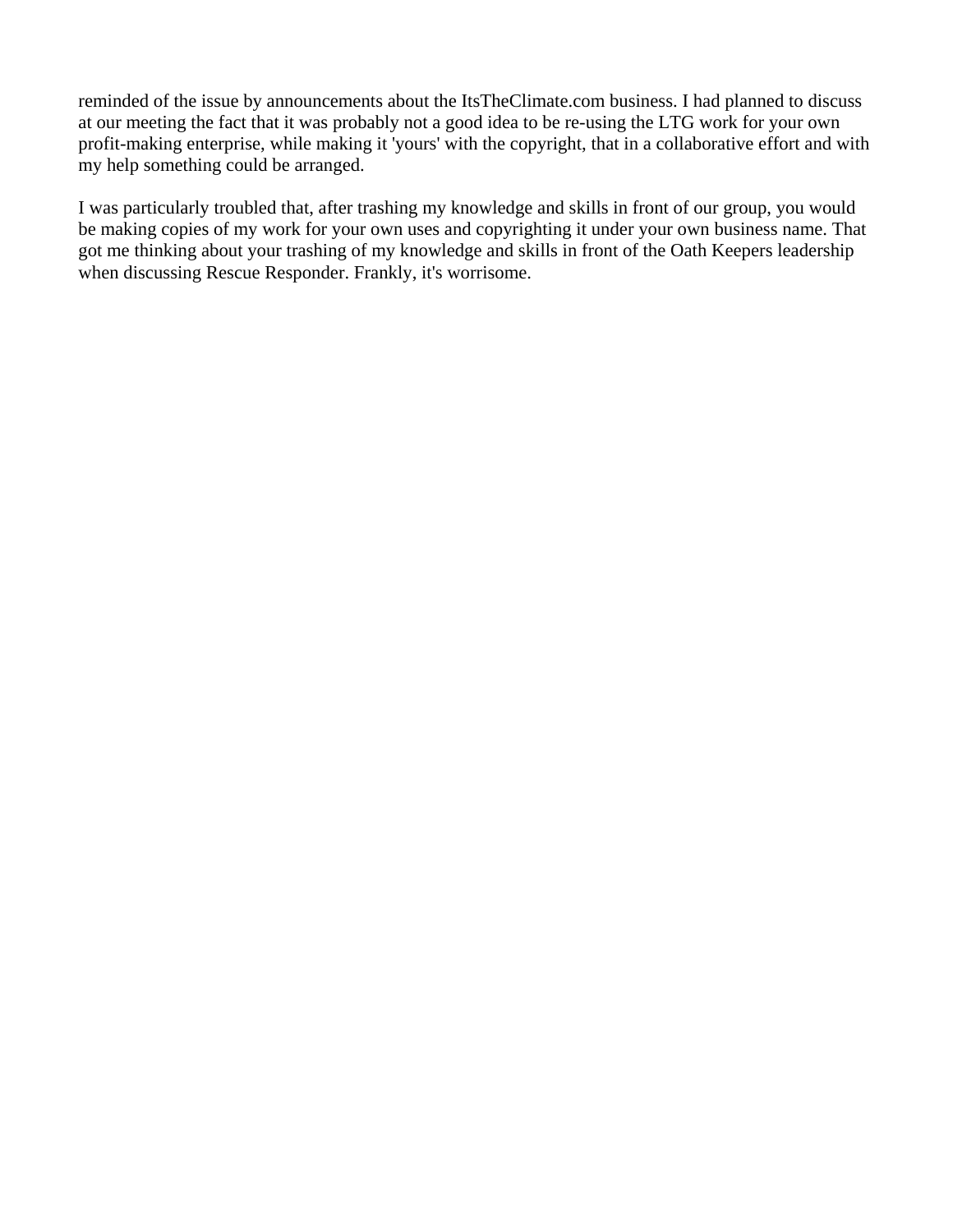## **EXHIBIT E**

Bruce confirming his side deal with Rhodes, cash kickback to Joseph for the Chapter, etc

-------- Forwarded Message -------- **Subject:** Re: Situation **Date:** Fri, 15 May 2015 09:18:46 -0700 **From:** Bruce McFarland <br/> <br/> <br/>  $\langle \text{true@q4p.com} \rangle$ **To:** Laurie Johnsen <vti@4securemail.com> **CC:** Joseph Rice <coordinator@oathkeepersjoco.com>, Viken Nokhoudian <vikman@silcom.com>, leadership@oathkeepersjoco.com

Simple answer…

I was the one who proposed the chapter have a website… I bought the domain… hosted the domain.

I was the one who proposed the template driven system to Stewart and the attendees of the national call the OK JoCo leadership team was on.

I have provided the secure datacenter and servers which have proven thus far to be protected from prying eyes and intrusion.

Not to belittle Vik's contributions but web design is a commodity product… and a template driven system is not locked into a single design but would allow the web developers to choose a design that fits their likes.

This would be commercial endeavor and I should be paid for my efforts… since I spend a huge amount of time working on Oath Keeper projects… and that there is a huge stake involved in keeping systems secure.

There is a provision to provide monies back to National and to our OK JoCo chapter for our efforts.

Stewart did ask me to make the template driven hosting happen… and it was on a national call shortly after the start of the Sugar Pine Mine operation… I also have other Oath Keepers across the nation who have major web and system develop skills who will donate their efforts to make this happen.

I did mention this to Vik who balked on the phone and I will admit I was short with him at the time...

This will be more or less an open source development project… so the monies will be for the hosting and security provided of which a large majority will cover my costs… which are large…

I spend more that \$3000 per year in donation of just domain registration fees and have not been putting a dollar amount on the web and email hosting that I also donate. So consider this if a domain is \$15 / year and I charge \$120 / yr for web/email hosting then I have many \$10K in donations each year in donations to non-profits across the nation.

So to accuse me of edging in on something Vik did not propose… that is pure Bullshit.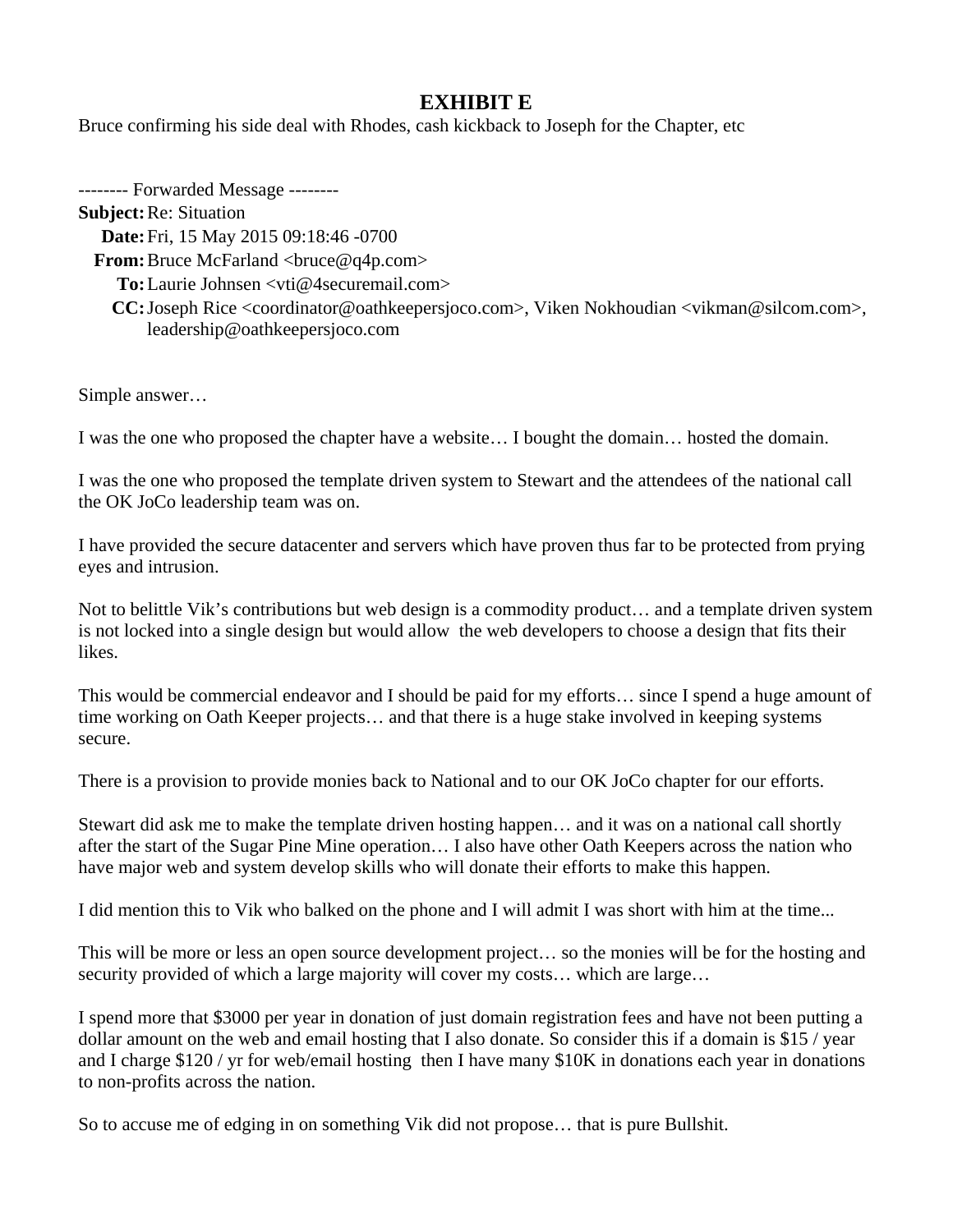### Sent from my MacBook Pro

On May 15, 2015, at 7:38 AM, Laurie Johansen <vti@4securemail.com> wrote:

Dear Joseph,

It was good to see you back on your feet (or foot) last night. A situation has arisen that unfortunately will need your guidance. I regret having to bring this to your attention so soon after the medical procedure.

Here is the problem:

It is my understanding that Bruce, in his capacity as the Assistant Coordinator of JoCo Oath Keepers, had contact with Stewart Rhodes on the Sugar Pine Mine site, where they discussed the website designed and made by Vik.

Stewart Rhodes was impressed by the fact that the website had never been hacked, as well as other features. He was not told that the reason why the JoCo Oath Keepers website has not been hacked is because of the way Vik designed it.

Bruce used this contact to sell himself as someone who could get the website made available in the form of a secure template to all the other OK chapters around the country. He told me he was "personally tasked" with making that happen. Stewart Rhodes offered to pay Bruce for this.

....

B-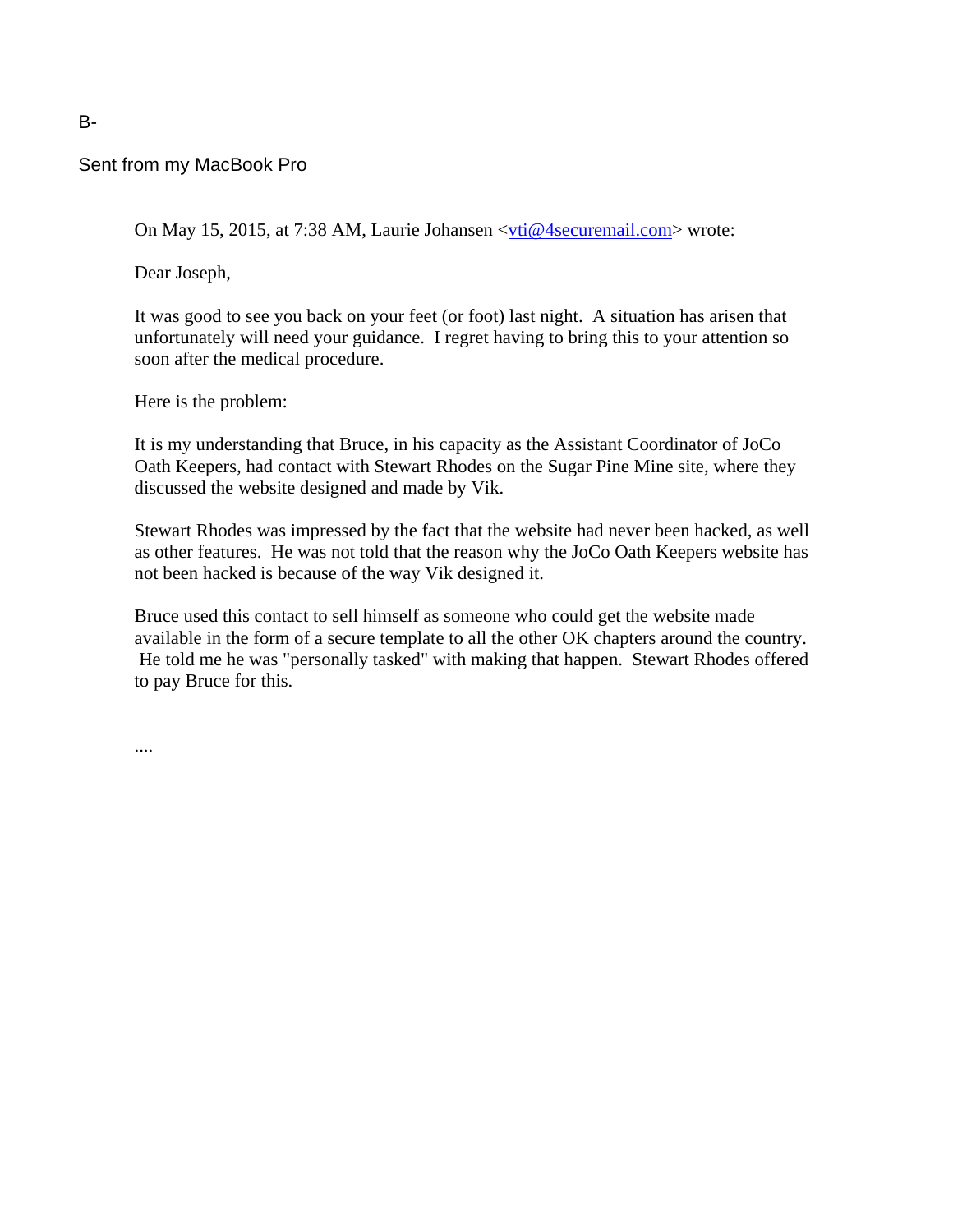## **EXHIBIT F**

I warn Joseph Rice that we have gaping holes in our intel security

**Subject:** Re: Situation **Date:** Fri, 15 May 2015 11:45:33 -0700 **From:** Viken Nokhoudian <vikman@silcom.com> **To:** Bruce McFarland <bruce@q4p.com>, Laurie Johnsen <vti@4securemail.com> **CC:** Joseph Rice <coordinator@oathkeepersjoco.com>, leadership@oathkeepersjoco.com

#### On 5/15/2015 9:18 AM, Bruce McFarland wrote:

> This would be commercial endeavor and I should be paid for my efforts… since I spend a huge amount of time working on Oath Keeper projects… and that there is a huge stake involved in keeping systems secure.

#### THE SYSTEM IS NOT SECURE!!

Dammit, I've been telling you this for months. You have HUGE SECURITY HOLES in the system that any server manager would have plugged as soon as he installed the operating system! We DO NOT use FTP because it broadcasts the username and password in plain text. That is an enormous breach of security, right there.

Aside from the server configuration, there is also the guy running it. He is pillaging the work that is on the server and using it for his other personal projects. That is the OPPOSITE of secure. It is abuse of the trust that was given.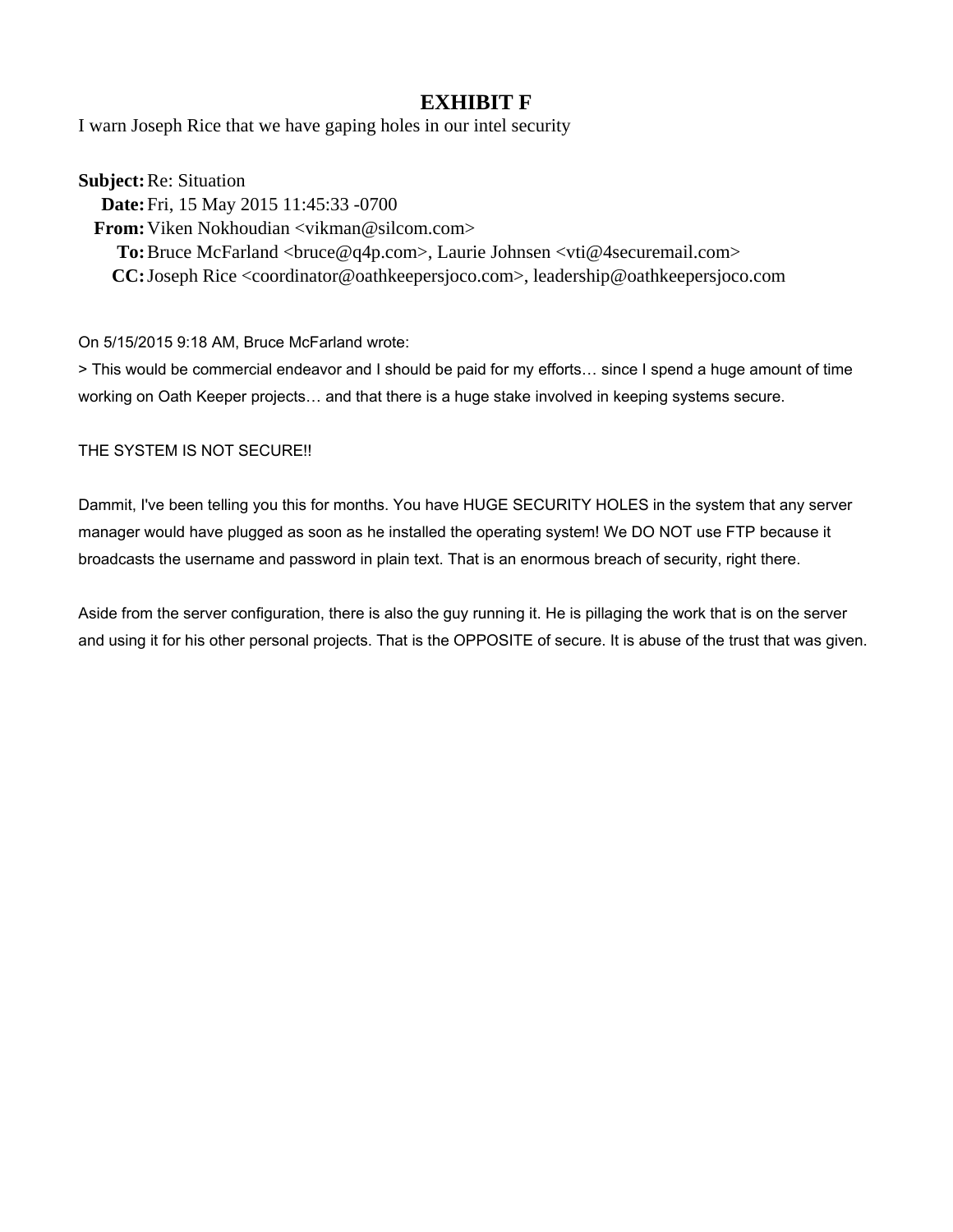## **EXHIBIT G**

Joseph tells me that Bruce has completely resigned from Oath Keepers

**Subject:** Re: Security **Date:** Sun, 17 May 2015 11:17:19 -0700 **From:** Joseph Rice <joseph@recoil-usa.com> **To:** Viken Nokhoudian <vikman@silcom.com>

Vik,

I do not think your understand. Bruce has resigned from Oath Keepers completely. Bruce is not in leadership, nor affiliated with Oath Keepers any longer.

We have lost our use of his servers for email & web hosting. You are webmaster, you saw it fit to bring this to a boil in the middle of a significant security operation, now you are responsible for reestablishing secure servers to you're liking as webmaster.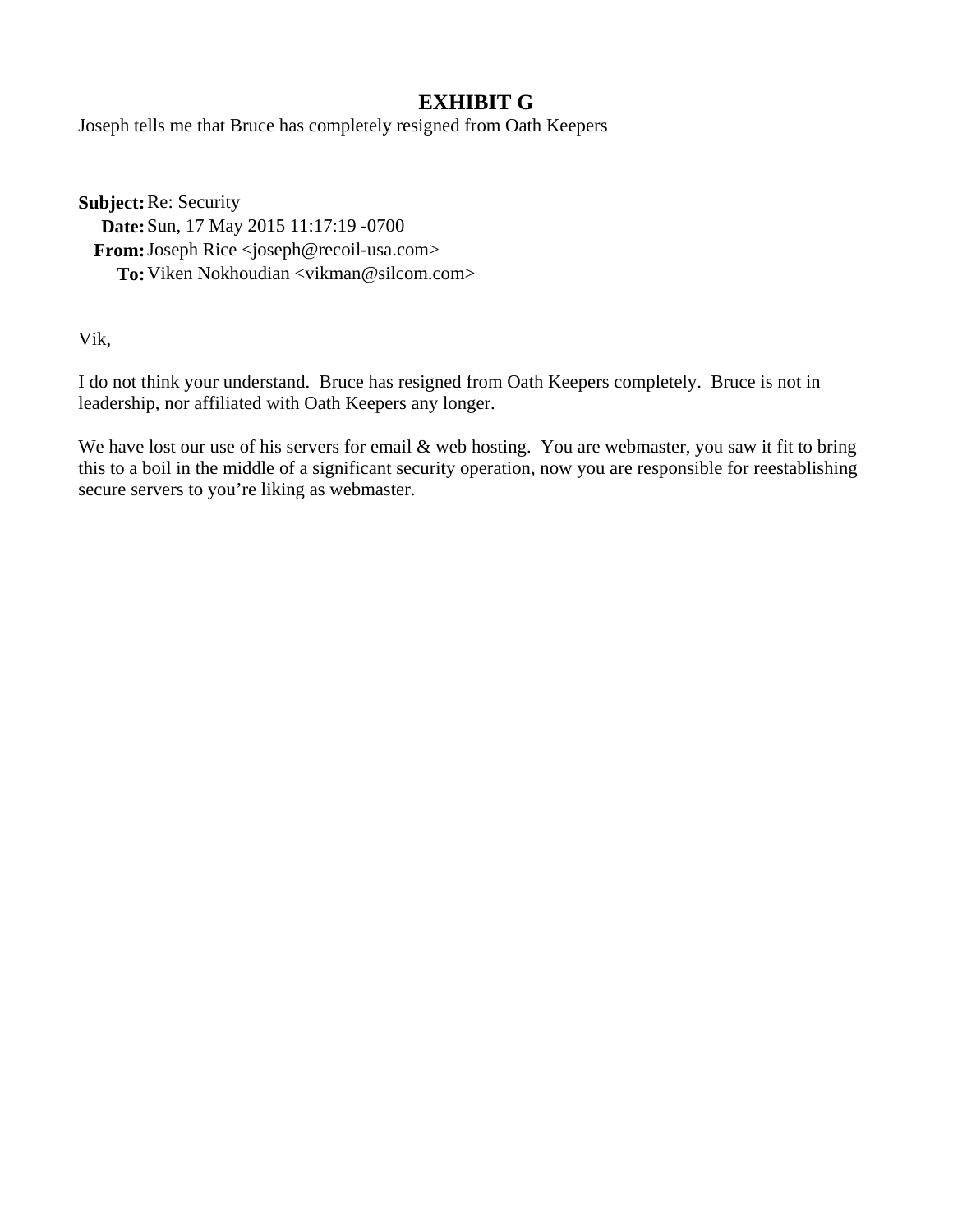### **EXHIBIT H**

Joseph suspends me from OK JoCo and warns that I will be physically blocked from attending any Chapter functions. This was timed with the arrival of Stewart Rhodes to attend our local Oath Keepers functions, ensuring I would not be able to ask him whether Bruce was engaged in these deals with him. It also prevented me from addressing the Chapter leadership to show them evidence of the problems.

**Subject:** Suspension

**Date:** Mon, 18 May 2015 13:13:03 -0700

**From:** Coordinator <coordinator@oathkeepersjoco.com>

**To:** Viken Nokhoudian <vikman@silcom.com>

**CC:** leadership@oathkeepersjoco.com, Jeff Ford <jeff4d2003@yahoo.com>, Stewart Rhodes <rhodeslegalwriting@gmail.com>

Vik,

Effective immediately you are suspended from Oath Keepers of Josephine County and as our chapter Webmaster.

I am launching an investigation into your allegations against Assistant Coordinator Bruce McFarland, which appear to be false and slanderous in nature. I take your allegations very seriously and you have yet to provide any written documentation or evidence supporting your position.

During the course of this investigation please do not attempt to enter the Sugar Pine Mine, Staging or attend Oath Keeper of Josephine County functions as your will be barred and turned away. Pending the outcome of this investigation will determine if your are reinstated or not in our chapter.

Your cooperation is appreciated.